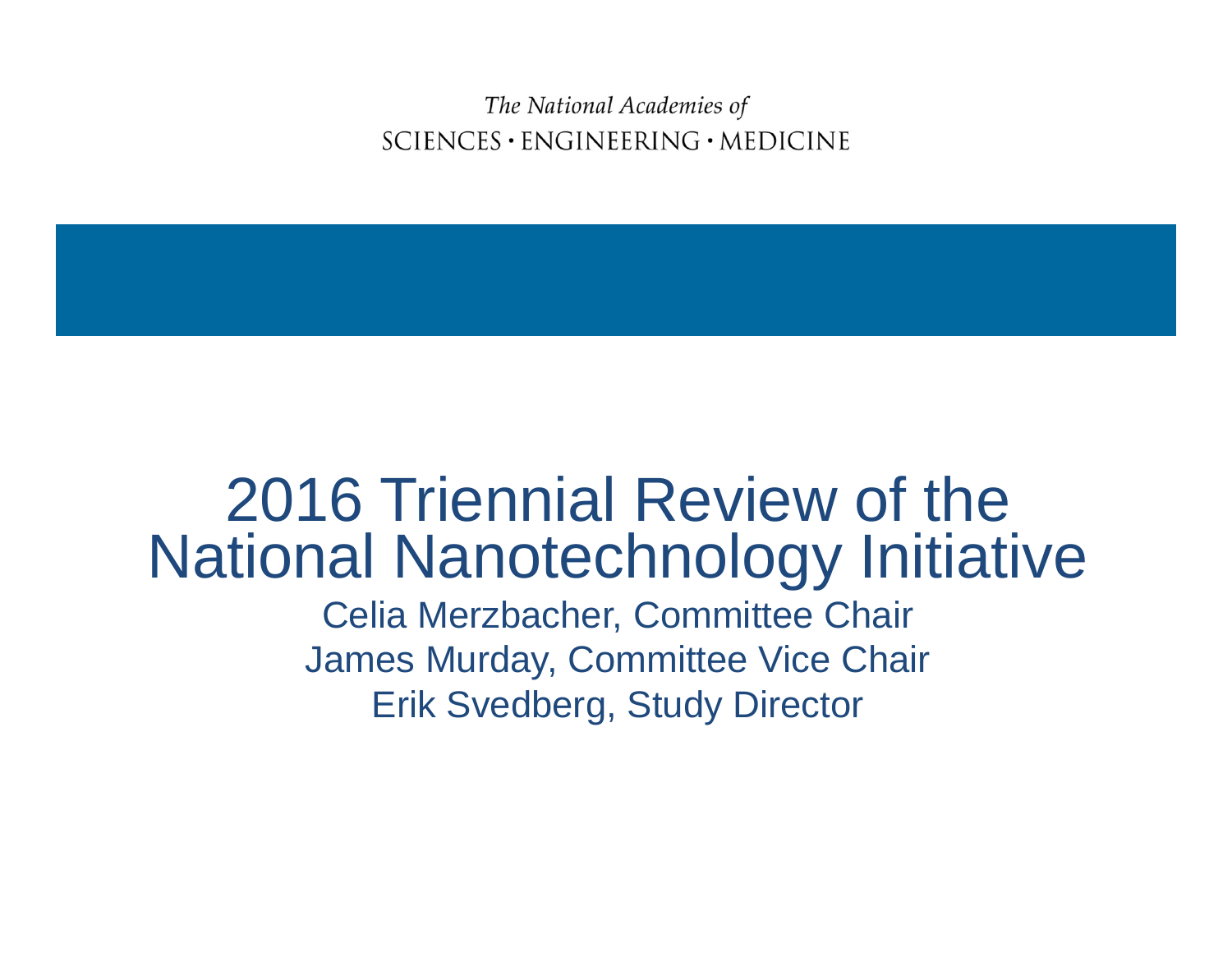### Statement of Task

- A. Examine and comment on the **mechanisms** in use by the National Nanotechnology Initiative (NNI) **to advance focused areas** of nanotechnology **towards advanced development and commercialization**, along with the **approaches taken to determine** those **focus areas** and to implement the NNI's Signature Initiatives. If warranted, recommend possible improvements.
- B. Examine and comment on the **physical and human infrastructure needs for successful realization in the United States of the benefits of nanotechnology** development. Consider research and development, product design, commercialization, and manufacturing needed both to advance nanoscience and engineering and to grow those portions of the American economy that are spurred by advances in nanotechnologies. If warranted, recommend possible improvements.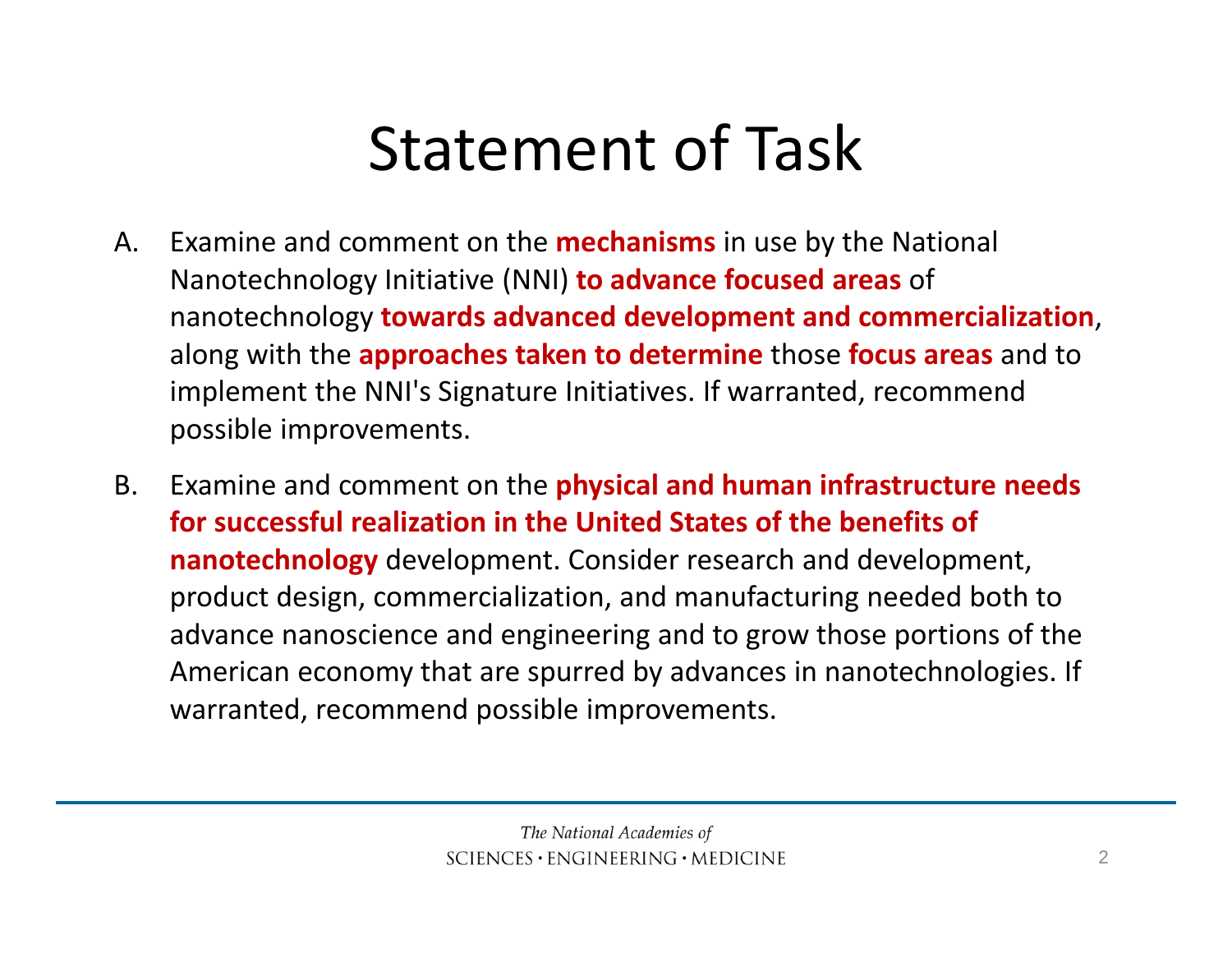

Recommendation:

- $\checkmark$  Identify federal programs that assist with transitioning to higher TRL
- $\checkmark$  Enhance their exploitation by:

**TIVE ITS** 

- $\bullet$ Encouraging the basic research community to use them
- $\bullet$ Convince transition program managers to include nanoscale solutions.

**INL 4-0**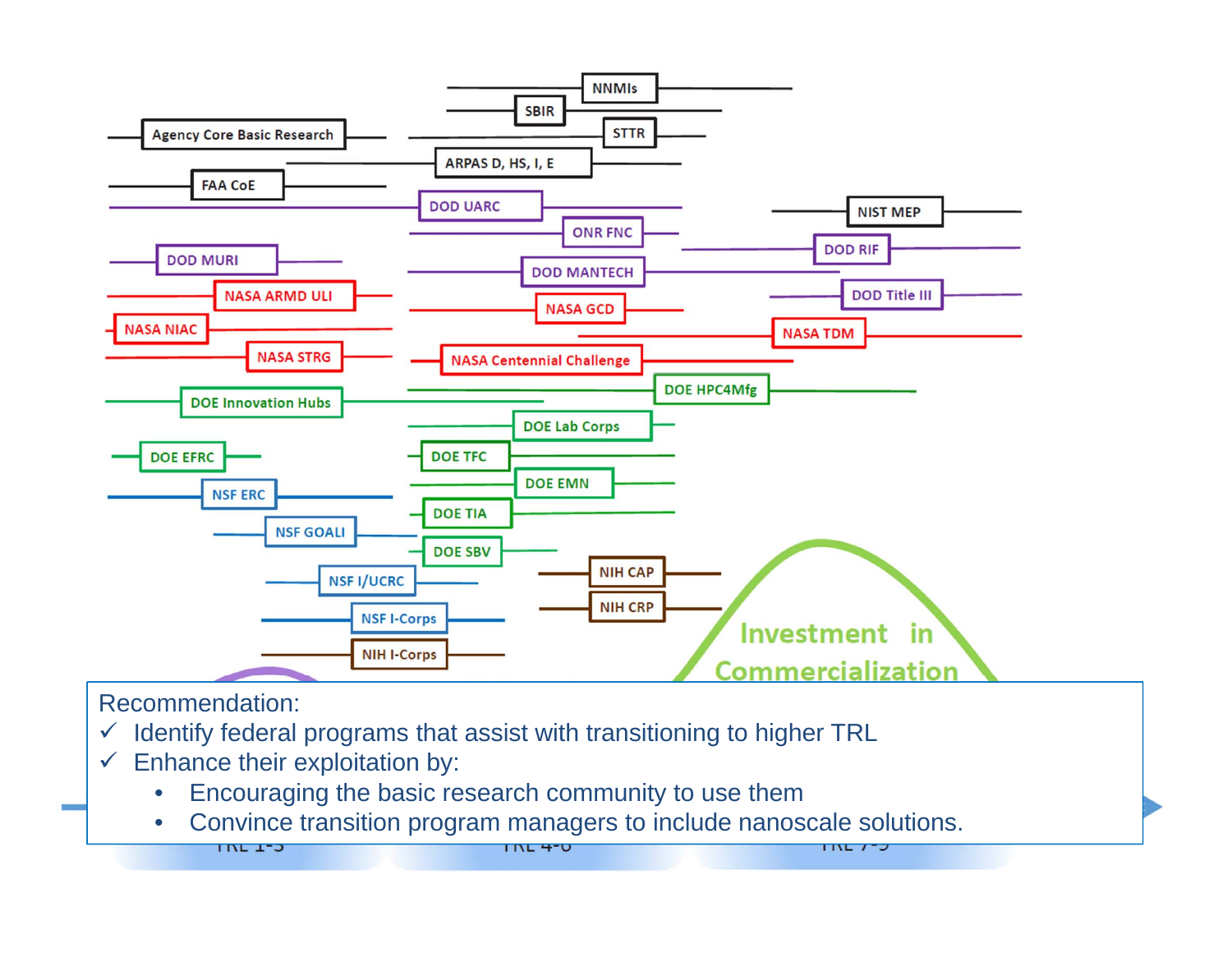### Advancing Focused Areas

Nano‐inspired Grand Challenges require advances in areas outside the NNI.

Conversely, the NNI is investing in technology areas that are critical to the goals of other Federal initiatives.

#### **Recommendation:**

 The NSET should **strengthen engagement with other initiatives** to determine critical nano‐enabled technological dependencies and should focus NNI efforts to address those dependencies.

Advanced manufacturing is <sup>a</sup> particularly promising example.

#### **Recommendation:**

 NNI agencies should **support the early stage (TRL 1‐3) nanomanufacturing** research needed to enable goals of current advanced manufacturing programs, in particular the MIIs.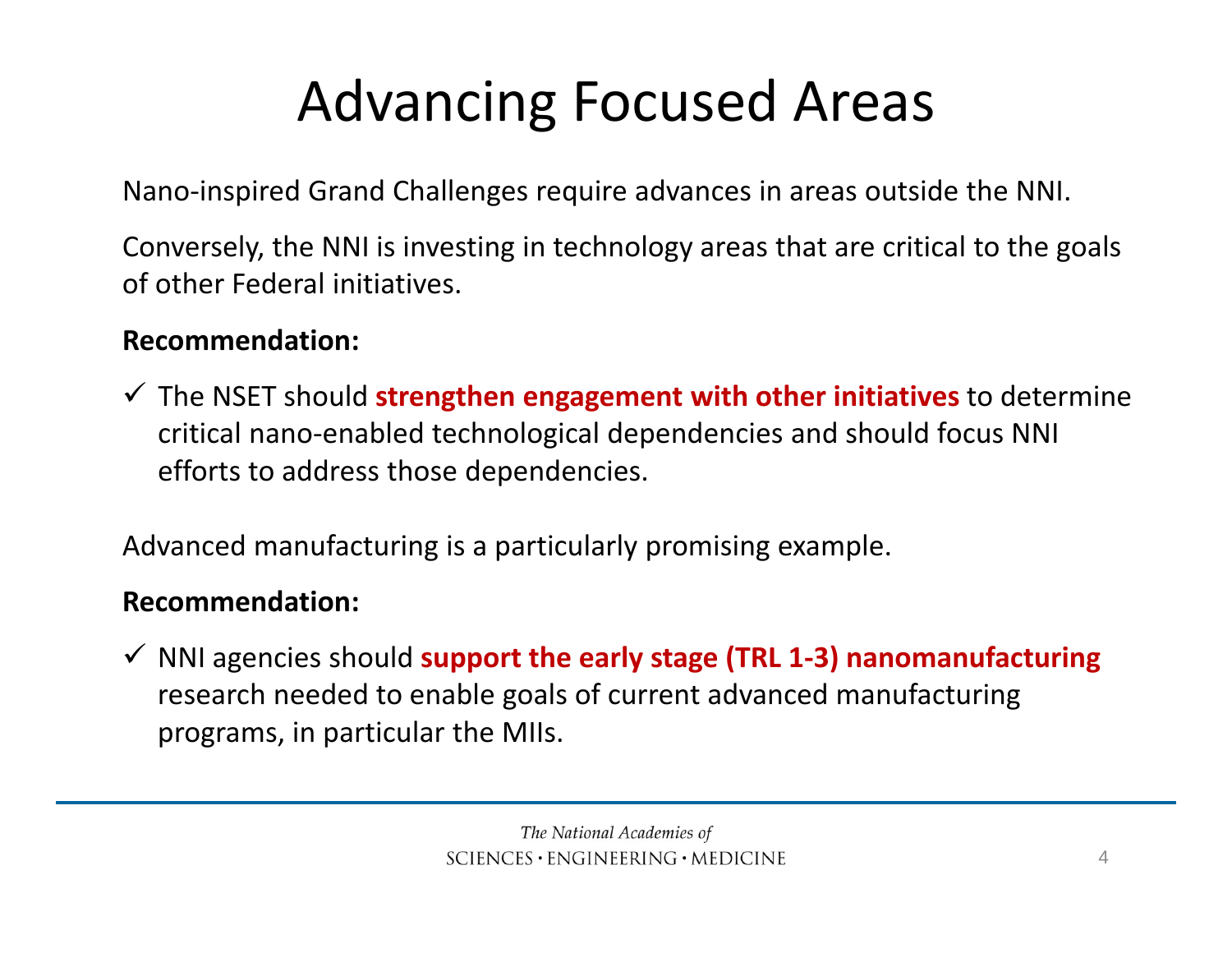# Physical Infrastructure

NNI has built an impressive suite of facilities, but there is <sup>a</sup> lack of support for sustainment.

#### **Recommendation:**

 **Identify funding mechanisms for acquiring and maintaining state‐of‐the‐ art equipment** and computational resources to sustain leading‐edge capabilities at nano user facilities.

The intersection of nanomaterials and biological systems—including nanomedicine— is of growing importance.

#### **Recommendation:**

 **The Nanotechnology Characterization Lab (NCL) model should be expanded** (1) to address nanomaterials being developed for medical applications in addition to cancer and (2) to address nanomaterial‐ biological system interactions beyond medicine.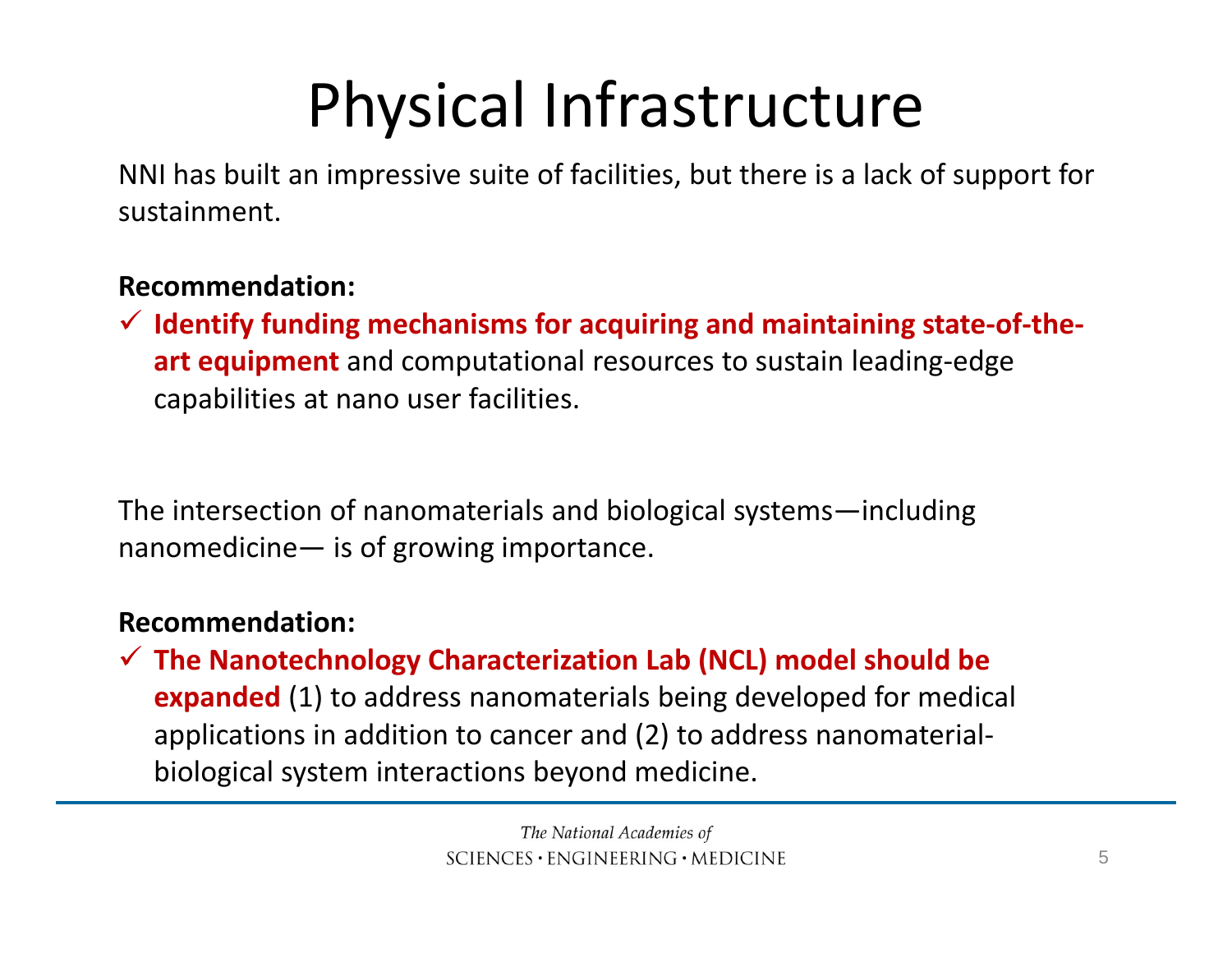## Human Infrastructure

Commend the recent NSEE report to NSF: *Nanoscale Science and Engineering Education (NSEE) – The Next Steps* (*Journal of Nano Education* (2015) 7, 1‐63)

#### **Recommendations:**

- **Identify STEM undergraduate programs** at NNI agencies and seek to take advantage of them to support students in nano‐related activities.
- **Work with states that have incorporated nano into K‐12** (a) to create <sup>a</sup> strategy to share with others and (b) to measure impact.
- **Require educational materials** developed with NNI funds to **be put on nanoHUB**.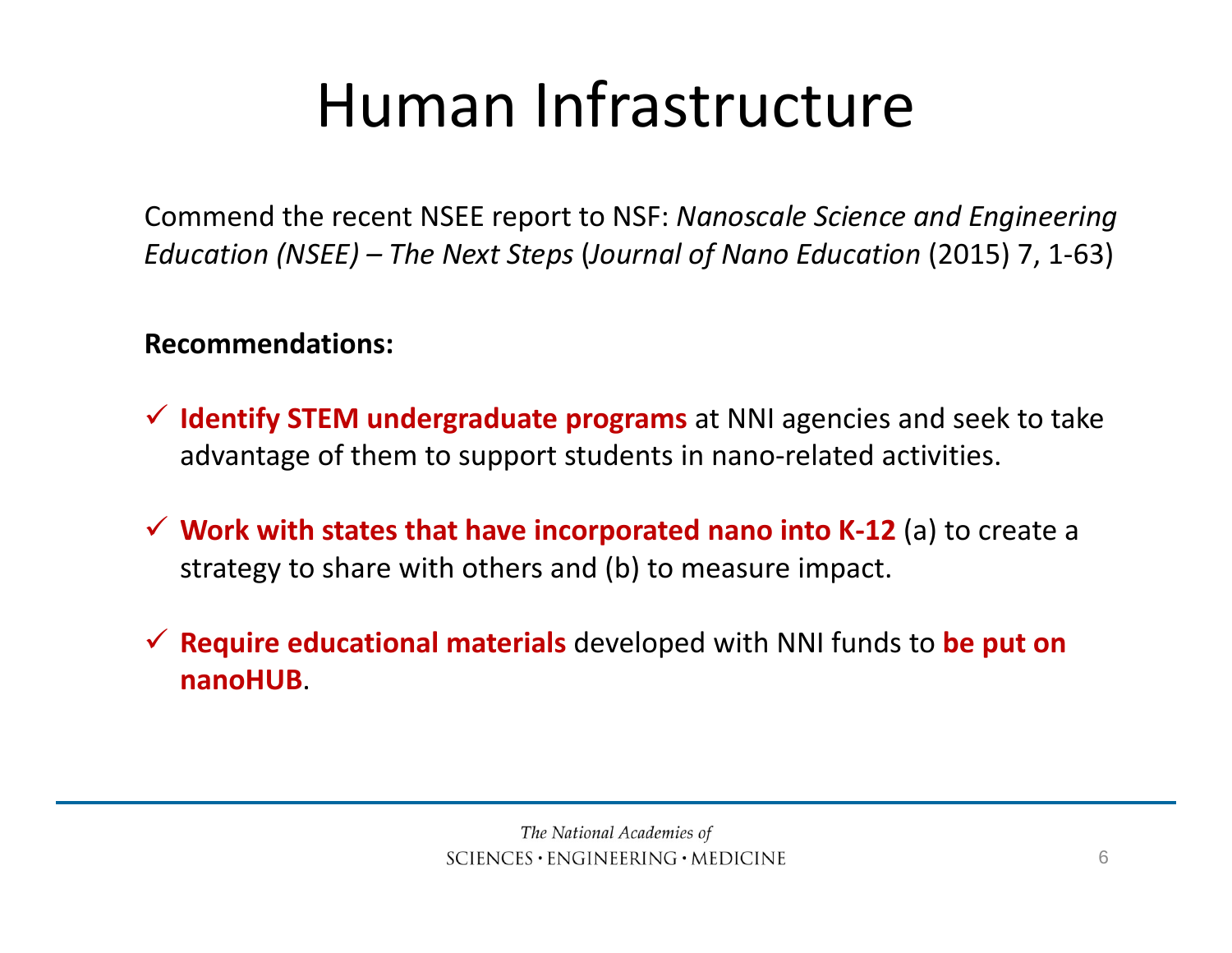### Main Messages

Nanotechnology can/will contribute to achieving many Federal priorities and initiatives. The NNI should **focus on research that enables progress and success in Federal priorities and initiatives**.

There are **various programs and funding sources** that are not specifically targeted at nanotechnology, but which **can be used to advance nanotechnology**—for education, innovation, instrumentation, etc.

**Nanomedicine is an area with high potential.** Progress will depend on the ability to characterize and manufacture nanomaterials for medical uses.

Communication and coordination are key to maximizing NNI return on investment.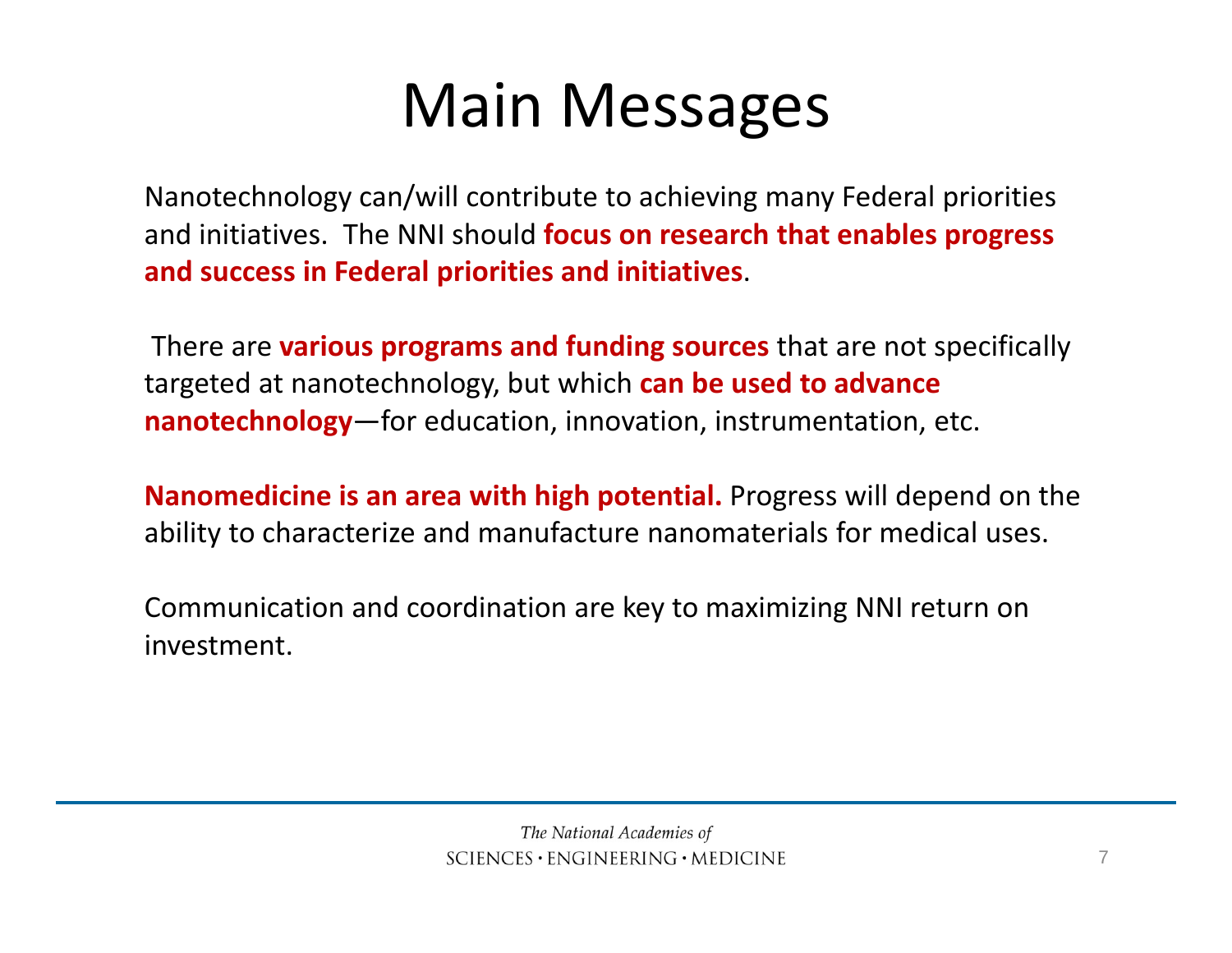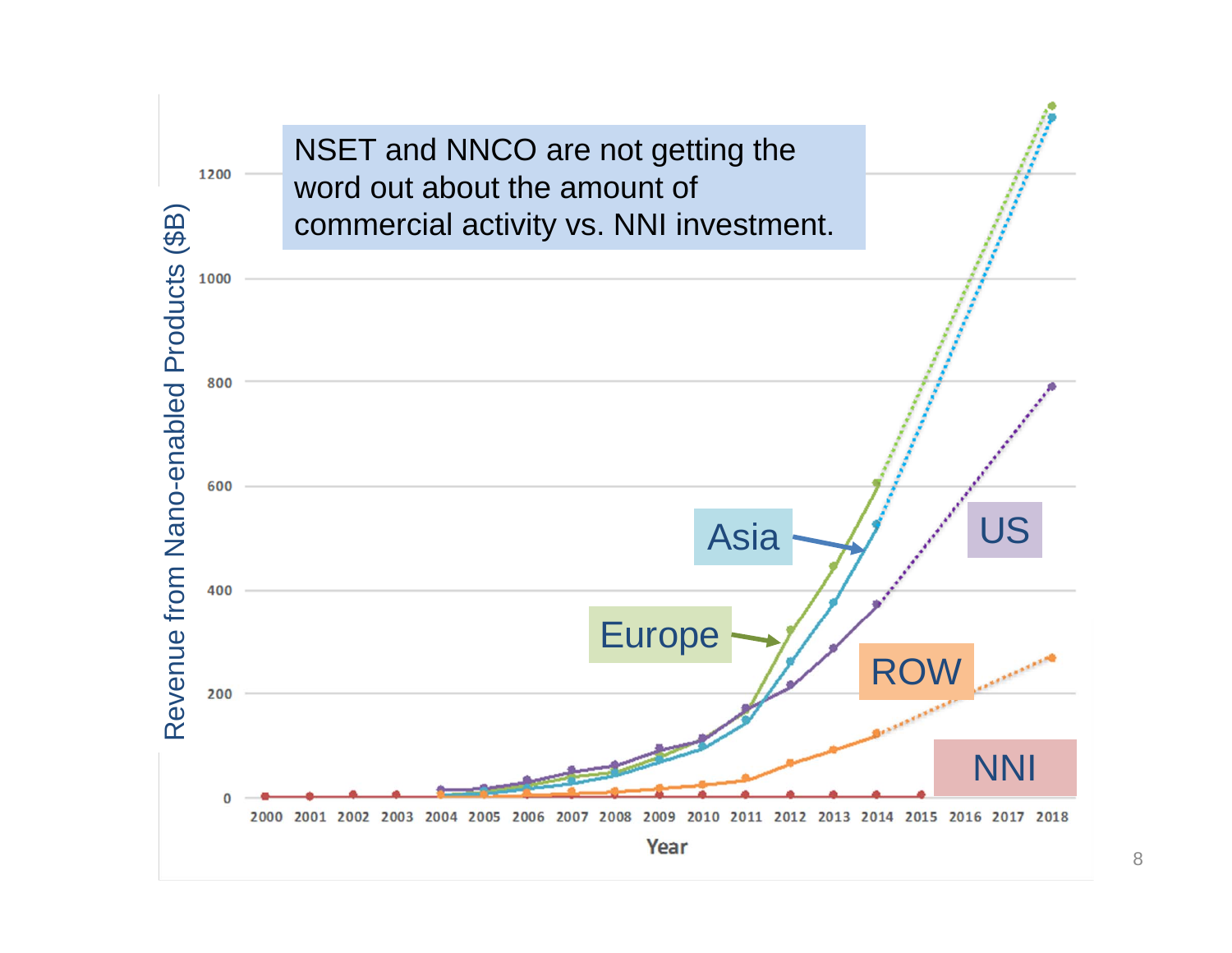Nano‐Inspired Grand Challenge For Future Computing

- The Grand Challenge is <sup>a</sup> Grand Challenge
- A lot of effort in relevant areas
- But not coordinated
- Achieving the GC will take leadership and \$\$